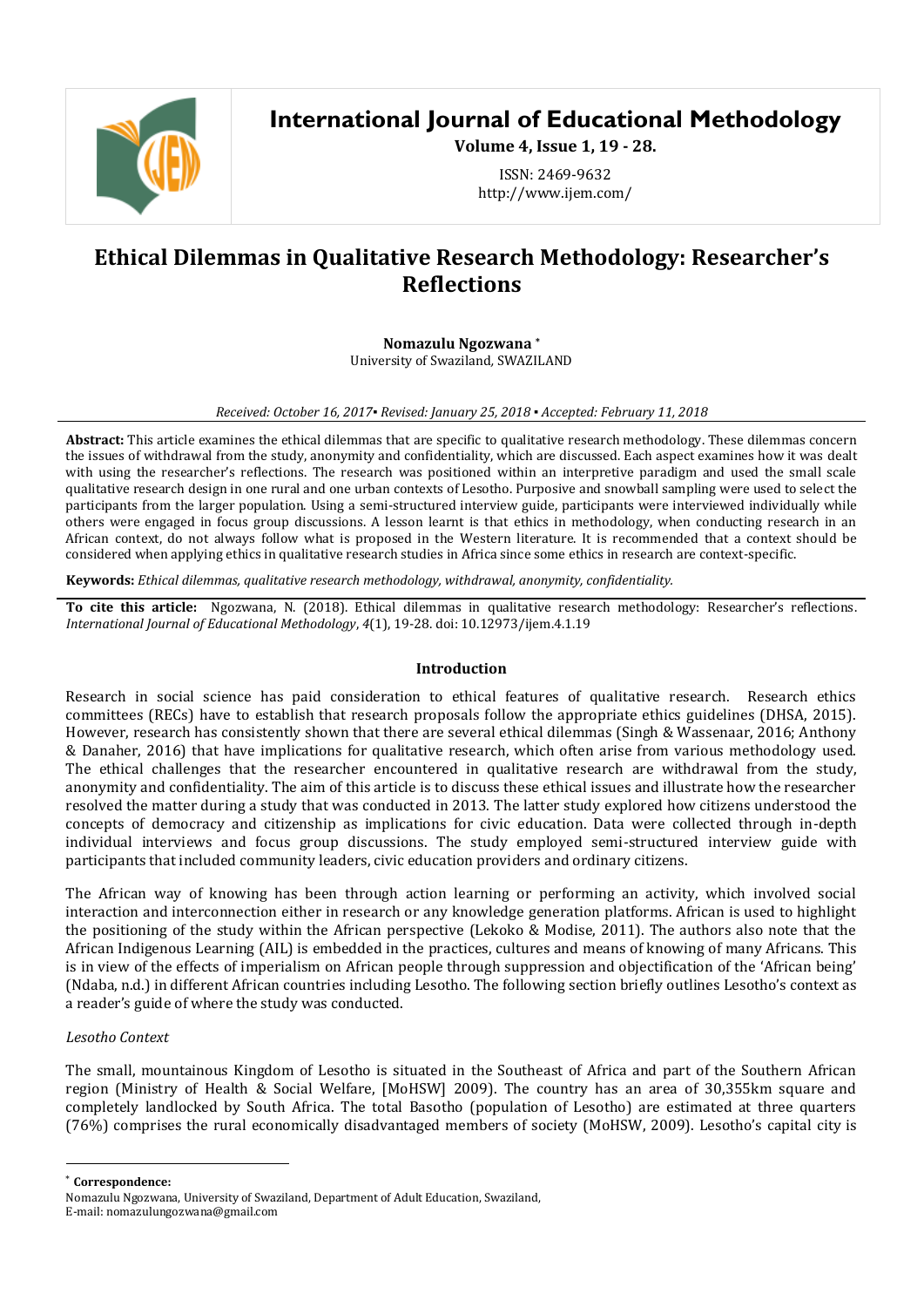Maseru. There are two official languages, Sesotho and English (UNESCO, 2009). Lesotho's climate remains cool all year round, with heavy rains in summer and cold winters with snow, especially in the highlands.

Agriculture is the main source of income for the country. Additionally, the country receives small remittances from South Africa due to migrant workers in the mining industry. The study was conducted in Qacha's Nek, one of the Southern districts of Lesotho, which represented the rural communities. The district was chosen due to the high prevalence of tensions between the traditional and modern leadership structures (Preece et al., 2009). The study also extended to Maseru, (capital city), where parliamentary infrastructure is located. This represents urban communities where there is rapid modernisation. An interpretive paradigm was used and is discussed in the following section.

# *Interpretive Paradigm*

Interpretive paradigm recognises that truth is subjective because the researcher is part of the world under review and its organisations and institutions are viewed as a constructed social reality (Cohen et al., 2009). That is, reality is constructed by people who live in their different social worlds. The role of social science is to discover how different people interpret the world in which they live, whether they act singly or in groups. Interpretive paradigm uses methods of understanding by interpreting the subjective meanings which individuals place upon their actions. Moreover interpretive paradigm is used for understanding peoples' experiences in their natural setting (Chilisa & Preece, 2005) as knowledge is dependent on the human experience and guided by the culture, history, and context in which people live. It is usually conducted in a small scale research and does not use numerical data.

Interpretive paradigm has received critiques, for example, the suggestion that it abandons scientific procedures for verification and has given up hope of generalizing about human behaviour; research in this paradigm is said to be less accurate in less controlled structures that are flexible, and therefore, results may be incomplete and misleading (Cohen et al., 2009). However, interpretive paradigm was considered to be the most relevant paradigm for qualitative research undertaken, because of the focus on the subjective beliefs of the participants which needed to be understood in relation to the local context.

Qualitative research is based on a constructivist philosophy that assumes that reality is an interactive, shared social experience, which is interpreted by individuals (McMillan & Schumacher, 2006). In other words, peoples' perceptions are what they consider real and they, direct their actions, thoughts and feelings accordingly (McMillan & Schumacher, 2006). In its endeavour, interpretive paradigm contributes to the generation of a theory rather than testing hypotheses in order to correct or confirm a specific theory.

# **Qualitative Research Design and Methodology**

Research design provides a framework for the collection and analysis of data. Methodology is part of the overall epistemological approach that was adopted by the study (Gray, 2003). A small scale qualitative design was used in the two contexts of a rural and urban represented by Qacha's Nek District and Maseru District respectively. This approach enabled a focus on the natural settings in the different communities living under different social contexts. Data were analysed using words, which were derived from field work instead of numbers, as a sense making process (Jackson, 2008). This is in line with McMillan & Schumacher's (2006) notion that a qualitative research design is concerned with understanding the social phenomena from the participants' perspectives. The research was conducted with the intention of finding out how people understand the concepts of democracy and citizenship, and to explore the nature of civic education for adults in Lesotho. Therefore, a qualitative design was used on a small scale basis where the comments of participants from a rural context of Qacha's Nek District were compared with those from anurban context of Maseru District.

Qualitative research design served as a guideline that connected the interpretive paradigm, and the strategies for investigations and data collection methods. This is where community leaders, civic educators and ordinary citizens were investigated in order to ascertain their understanding of the concepts of democracy and citizenship using narratives collected through individual or group interviews.

# *Narrative Research*

Trahar (2006) outlines narrative research as a particular form of qualitative research, where the focus is on the experiences of the participants and how they make meaning of those experiences. Narrative research expects thick, rich data, stories and examples of how meaning is constructed. The importance of narrative research is postulated by Trahar (2006, p. 28) as follows:

- It focuses on participant's experiences and meanings given by them to that experience.
- It is concerned with representation and voice.
- It observes the personal human qualities of participants and researchers.
- It allows for the exploration of the research activity itself as a story.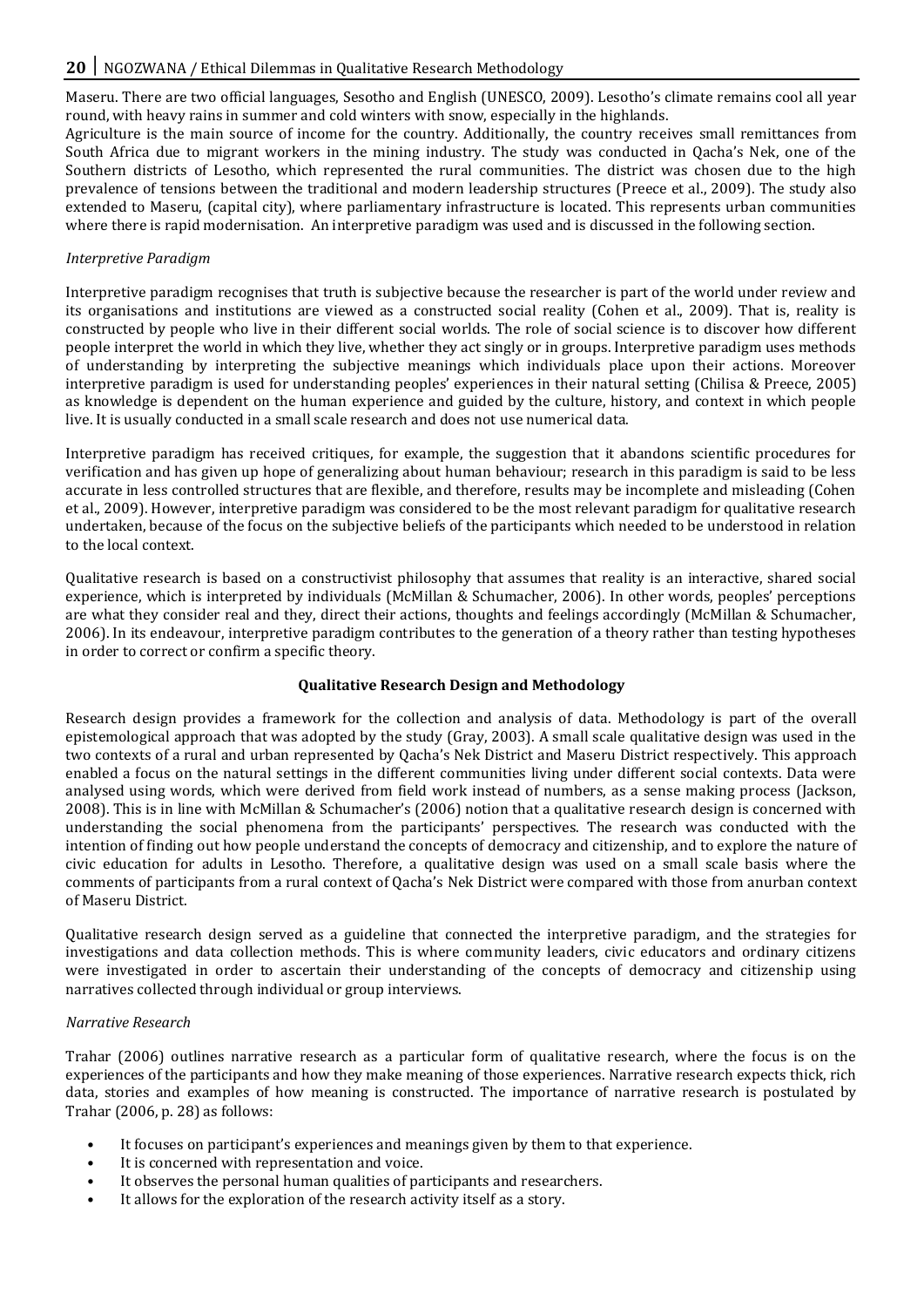Qualitative researchers emphasize on studying of participants' perspectives using interactive strategies such as indepth interviews, artefacts, and focus groups (McMillan & Schumacher, 2006), all of which were used. As a researcher I employed flexibility in the data collection strategies during the onset of field work (see data collection section below). The use of multiple research strategies allowed for triangulation of the participants' assertions about the nature of democracy and citizenship in Lesotho; enabled for the recommendation of some strategies for use in civic education for adults, which were drawn from the implications of the findings.

#### *Sampling and Sample*

Identifying the place and the people to participate in a study is done through sampling. This study followed what Cohen et al. (2009) describe as purposive and snowball sampling under the category of a non-probability sample. The sample constitutes a manageable number of people that could reasonably be engaged with at locations and within a timeframe that would allow for the generation of adequate data. The purpose for selecting the two different contexts was to compare the perceptions and understandings of democracy and citizenship in people living in a remote rural area with those living in a rapidly modernised urban area.

In this regard a subjective selection of Qacha's Nek District was made, simply because the geographical location was far from the country hub of Maseru, it was very rural, and therefore provided a good contrast to the city centre. Since I was also residing in this location at the start of the study and was already known in such a small community, gatekeepers were more easily contactable. It might have taken longer to obtain access to a rural community elsewhere, and would have taken more time building rapport with key personnel (gatekeepers). This place was chosen to avoid the issues of bureaucracy or red tape that has to be observed as protocol before meeting the gatekeepers.

In contrast, Maseru central constituency (a political boundary) is found within the central business area of Maseru District, where all government infrastructures are found, including the Lesotho parliament and non-governmental organisations (NGOs). Therefore, purposive sampling was found to be suitable because the researcher intentionally wanted to learn from the perspectives of people who live in the two differing districts in terms of the phenomena under investigation. I selected three identified categories of people within the constituencies of the two districts. These were community leaders, civic education providers and ordinary citizens who were strategically sampled.

## *Community Leaders*

In the district of Qacha's Nek, representing the rural context, five participants were purposely selected who represented community leaders. They were two active politicians (candidates for national assembly elections, a male and a female), two chiefs (male and female), and a male councillor. In Maseru District, representing the urban context, four active community leaders were selected as follows: one female mayor (councillor), one male chief and two politicians (candidates for national assembly elections). All community leaders made a total of nine participants. They were purposely selected because of their quality of being community leaders knowledgeable in issues of democracy and citizenship. Another reason was that their status of being leaders enabled them to receive information that is channelled to different communities by experts in the field of democracy and citizenship.

However, I experienced a challenge of accessing an equal number of community leaders in both districts, as opposed to how the data collection process had been initially planned. In Maseru, for instance, people were busy and difficult to contact: for instance, the deputy speaker for the national assembly, although he had originally shown willingness to participate, was difficult to contact. The second category sampled was that of the education providers for civic education.

#### *Civic educators*

Civic education providers were purposely sampled because of their typical characteristics of being educators. In Qacha's Nek District one focus group that was selected consisted of civic education providers made up of six participants (three males and three females) working for the Independent Electoral Commission (IEC), an organisation that is constitutionally mandated to provide civic education in Lesotho. In Maseru District a proposed focus group was intended for six people. Ultimately, the group only involved two females and a male educator. The other participants did not turn up. In fact as mentioned earlier, it was a big challenge to get people together in a group in Maseru District. Participants explained how busy they were and presented demanding time constraints. As a result, I approached the other three educators and arranged for individual interviews, at their convenience. Therefore, one male and two female IEC educators were additionally interviewed separately, thus making the total of twelve participants in both districts, as initially planned.

In addition to the IEC educators, the initial plan was to select two focus groups of ten civic educators from two other Non-Governmental Organizations (NGOs), with five participants from each. I only managed to select and conduct individual interviews with three educators, each from three different NGOs: Lesotho Council for Non-governmental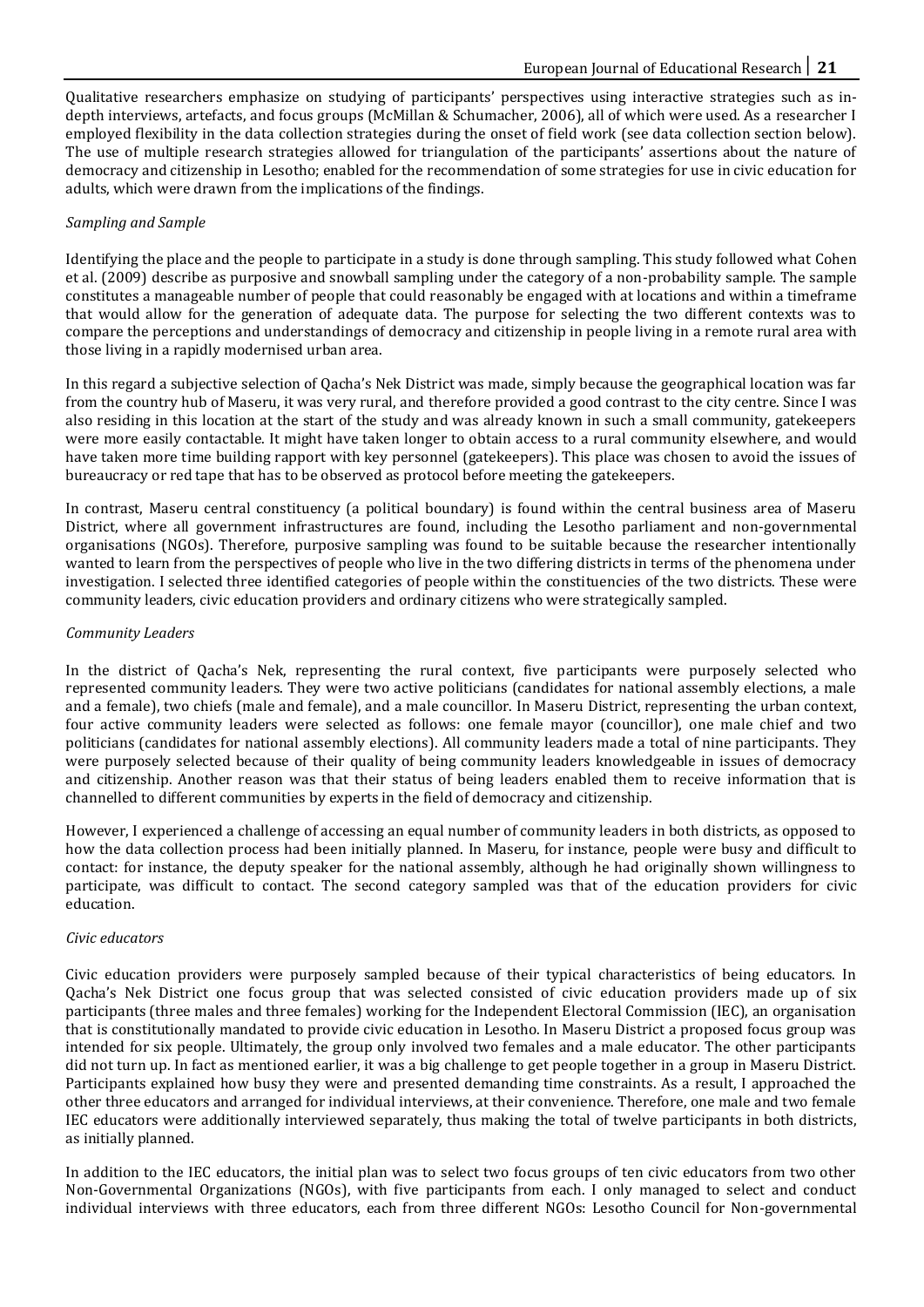organisations (LCN), Transformation Resource Centre (TRC) and Development for Peace Education (DPE) respectively. I purposely selected the interviewees on the basis of their work that is connected directly with civic education and democracy. During the initial stage when I sought permission and access to conduct the study, at the first organisation, the TRC, the educator was initially supplied probably because he was a focal person dealing with democracy programmes in that organisation. The other two educators were selected through snowball sampling, where a TRC educator referred me to other educators from DPE and LCN organisations. However, it was difficult to gain access to the LCN educator, but was eventually contacted. These difficulties persisted with the DPE, after several unsuccessful attempts to get hold of the identified knowledgeable participant, but I finally got one person to interview. Fifteen civic educators participated for the entire study.

## *Ordinary Citizens*

Snowball sampling is the selection of some participants for a study, through recommendations from other participants who bear similar characteristics and possess relevant knowledge (Cohen et al., 2009; Welman & Kruger, 2001). De Vos (2001) calls this chain reference sampling, because one participant provides a lead to the next participant. Snowball sampling was used to select the focus group of other key informants who were categorised as ordinary citizens, where one person referred me to another active and knowledgeable person. In Qacha's Nek District, there were two focus groups for ordinary citizens, one made up of young citizens, aged 20 to 30, and one for older citizens aged 40 to 60, which totalled twelve participants for both groups. The choice of these groups was in order to provide a cross section of different age groups and political roles, to get different perceptions on how they understand democracy and citizenship as implications for civic education.

Maseru District participants were too busy to be brought together as a group, therefore, I selected three males and two females as adult citizens and they were interviewed individually. These participants were also selected through snowball sampling. A youth focus group of six males and two females of ages between 18 and 30 years were also gathered together. This group was purposely chosen from the civic education workshop that was conducted by the TRC educator. The reason for using young adults and elderly people was that their views and opinions were likely to differ according to their different wisdoms and experiences of life. Another reason was their different exposure to education in relation to rights and responsibilities and democracy. A total of 25 citizens were interviewed. Data was collected from the homes, and workplaces of these participants.

#### *Data Collection Process*

The fieldwork data collection process took place between February and November 2013 in both Qacha's Nek and Maseru Districts. This process for collecting data involved multiple strategies (McMillan & Schumacher 2006) using interactive methods of interviews, focus group discussion among others. I interacted with the participants, kept a field notebook to reflect on the ideas and experiences of different participants and at the same time wrote reflections concerning the process. An interview guide, which served as a data collection tool, was developed prior to conducting the study and attached to the ethical clearance application. The data collection methods are discussed below, starting with individual interviews.

#### *Individual Interviews*

In-depth interviews were employed with participants that were selected from ordinary citizens, community leaders and civic educators in both Qacha's Nek and Maseru Districts, using a semi-structured interview guide. Interviews are explained by Rozakis (2004) as personal meetings with individuals or groups. Interviews were done in order to ascertain what the individuals understood about democracy and citizenship and the means by which they came to understand it, how they were brought up, with what values, how they had learnt about those values, and how they viewed their values to be relevant in their current experiences. All the interviews were conducted in Sesotho, which is a local and mother-tongue language for the participants. At the end of each interview, I transcribed the data and translated into English.

The key informants were nine community leaders who were chosen and interviewed in both Qacha's Nek and Maseru Districts. These individuals are often atypical within the communities and, as leaders; they were purposely sampled from the two districts. The interviews were suitable for this research because of the individuals' lived experiences and perceptions regarding what and how they understand democracy and citizenship. McMillan & Schumacher (2006) have noted the importance of probing and pausing in the questioning format for the researcher to hear and connect with the person and elicit more valid data. Similarly, Rozakis (2004) encourages the researcher to make a telephone call to confirm a face to face interview in case the participant may have changed the plan for the appointment, which I did before going for an appointment. But despite calling to confirm meetings, some participants still changed the appointment time. For instance, one female educator in Maseru called and postponed the interview meeting while I was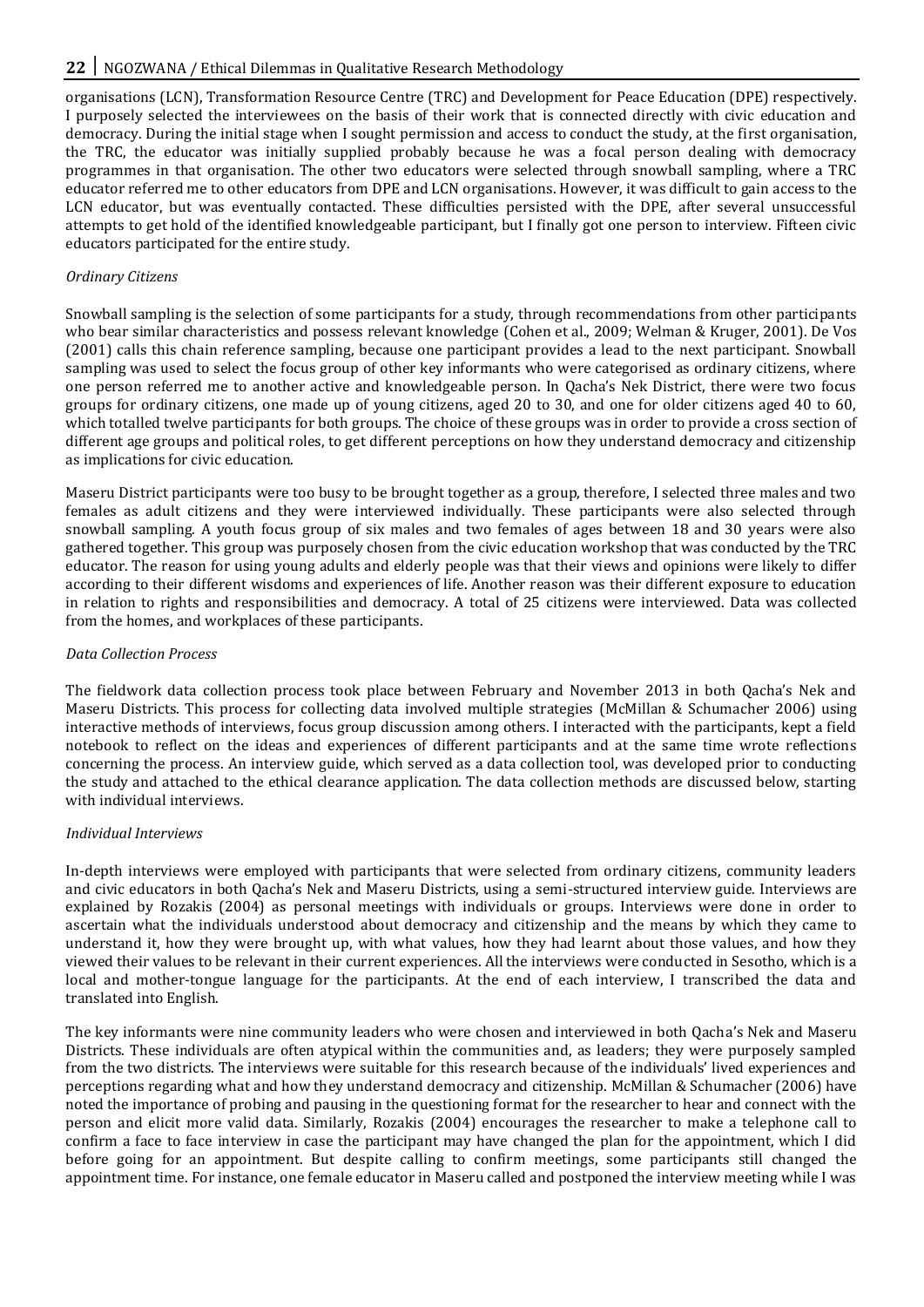in a taxi only twenty minutes from her office. She apologized, saying she had forgotten another meeting that she needed to attend.

Although the interviews were satisfactory, they often required more than one session. This was because I had to make a telephonic communication with a few participants in order to follow up what they had said in the responses they provided. As a novice interviewer, I learnt that it was not always easy, at first, to know the breadth and depth of what to ask and probe for. This was simply because the participants did not mention certain information, making the assumption that some issues are common knowledge. For example, in most cases participants kept on saying "in the past", and they assumed that I would simply know what the past was all about. It was not until the analysis phase that I realised that more probing had been required in order to understand better about the past, that is, the different phases of historical and political events that they elaborated. As a researcher, I was also learning, and the need to have to return to some respondents later for clarification on some answers added the time taken to analyse the data.

I learnt that interviews needed a well prepared setting (location of interview). The young citizens' focus group was held in a shack that was situated near the bus stop area, therefore it was noisy and customers were disturbing the session – and one customer was carrying a baby who cried a great deal. A place was chosen to secure the two ladies who were active in politics (key informants) and were also working as informal traders, one as a hairdresser and one selling fast food. This also ensured that participants were not removed from their natural world; instead I had to personally go to their environments.

Chilisa & Preece (2005) have noted the limitations of power relationships between the researcher and the interviewee, meaning that it appears as if the researcher plays a dominant role by asking questions with his or her own agenda, while the interviewee becomes passive by providing answers. In one particular case, I was the one who experienced a dilemma regarding issues of power in an interview with a dominant male chief in Maseru (see ethical issues section below). Nevertheless, I counteracted by being calm and trying to build a rapport with the chief, emphasising the need to get his perceptions about the concepts under investigation, which was the purpose of the study.

# *Focus Group Discussion*

The focus group discussions were used as the key methods for the collection of data. Focus group discussion is described by De Vos (2001) as a purposive discussion on a specific topic that takes place between a selected number of individuals who have a common background or interest. Focus groups served as a confirmation technique, which increased the validity and credibility of the entire research. Focus groups are important because they facilitate natural, spontaneous discussion of events or experiences by the participants (De Vos, 2001). Participants may or may not reach consensus in the discussion, and emphasis is placed on finding out as much as possible about the participants' experiences, knowledge and feelings about a specific aspect of social reality, event, topic, programme, service or product (De Vos, 2001). Furthermore, focus groups allowed for more interaction and relationship building between the researcher and the participants.

According to Chilisa & Preece (2005), focus group discussions are similar to a normal way of communication in a natural setting, especially when people address a certain problem in a dialogue. In these groups, there was a great deal of interaction among members, and that allowed for real discussion of the concepts of democracy and citizenship, because information that was given was interjected and corroborated by others. As a result, rich data was produced within a short period of time, which stimulated new ideas and opinions and further built on the experiences of members, while at the same time members learnt from each other (Barbour, 2009; McMillan & Schumacher, 2006). Focus groups provided a free, relaxed environment because of the exchange of information between the participants. This was evident in the focus groups that were held in Qacha's Nek with young citizens as well as with a group of youths in Maseru District.

I learnt that, indeed, qualitative research is flexible and that what is written in literature in terms of the flexibility was also practically applicable. Even in the field, asking questions was done in a flexible manner allowing for the discussions to flow from the participants' responses. This flexibility extended to the individual interviews with education providers and adult citizens in Maseru, who did not have available time to join the other members to form a focus group to discuss their mutual understanding of democracy and citizenship in Lesotho.

The focus groups enabled me to realise that, as McMillan & Schumacher (2006) note, recruiting the right people to participate was not a simple task. I realised that even people who seemed knowledgeable about democracy and citizenship did not always find it easy to discuss these issues in a group. It was evident that some people do not open up easily in a group; that focus groups seemed to have a constraining atmosphere for some people who would only open up freely when interviewed alone or when with a few people, such as their friends. This was illustrated by one IEC female educator, who soon after the focus group dispersed, talked freely to elaborate on the misinformation of a former political party leader who had lost his status after the Lesotho's national assembly elections of 2012. This is what she said: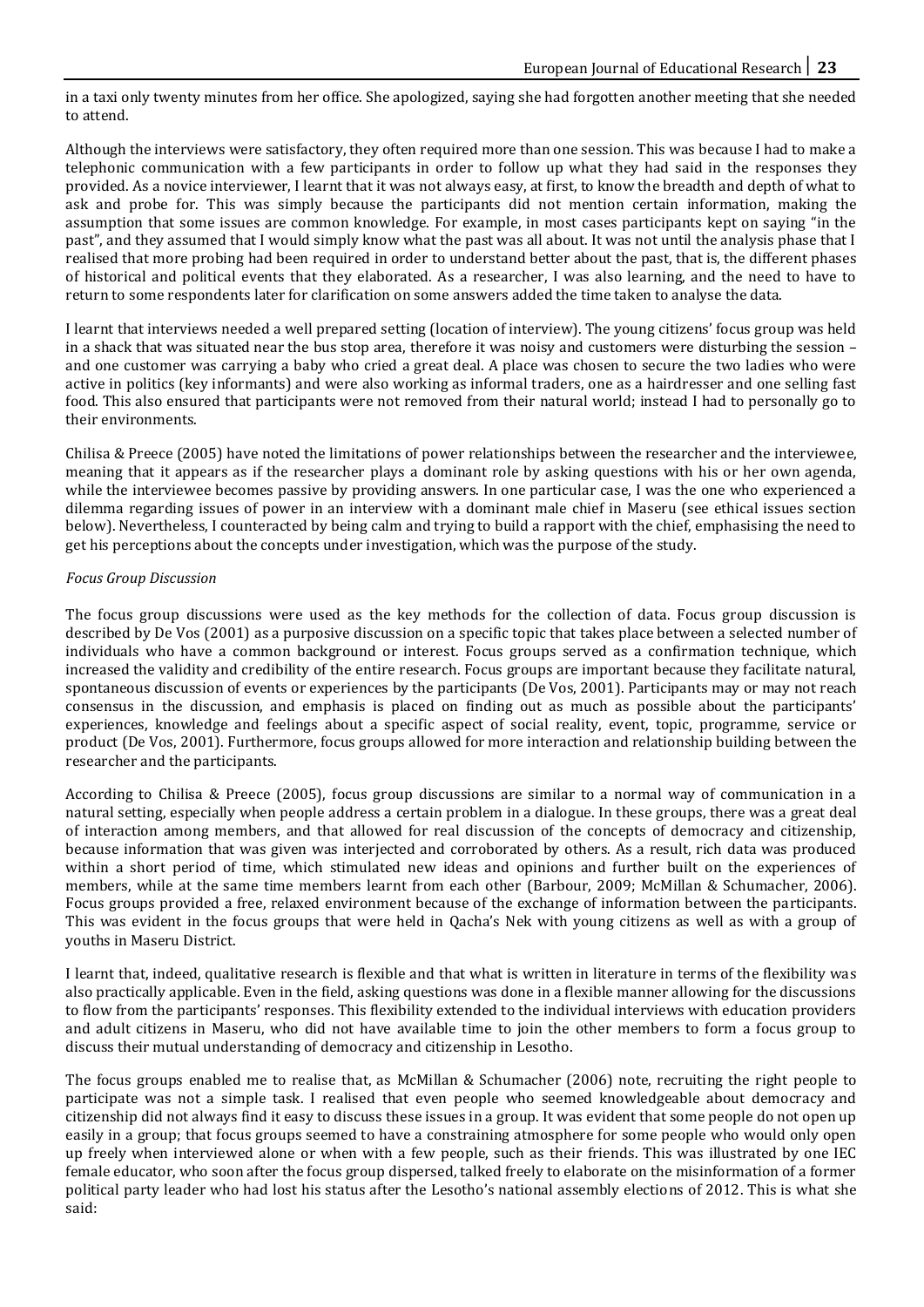## 24 | NGOZWANA / Ethical Dilemmas in Qualitative Research Methodology

Mr. M. is continuing to tell his followers that he has been cheated in the last elections; he keeps on saying that he won more constituencies but then these [other political parties] stole his government. He is busy mentioning that [the] IEC is going to hold fresh elections very soon. Mme, just imagine the rural people who do not understand what is happening, they take him seriously and think that indeed he has been cheated! (Female educator, focus group Qacha's Nek).

The constraining space difficulty was also noted in a certain situation in which a few members in a focus group with the elderly in Qacha's Nek kept silent and remained quiet even when I tried to invite them to speak. The few members who spoke were commonly known active members of the Basotho National Party (BNP) party that was then part of the coalition government. Others were not comfortable speaking out in the group and this reminded me of the assumptions made that some people were not comfortable about articulating their concerns about the coalition of the three political parties: the All Basotho Convention (ABC), BNP and Lesotho Congress for Democracy (LCD). This was because they were afraid that Lesotho's past political history (during authoritarian rule by the military when citizens were not allowed to talk about political issues) was likely to repeat itself. It became evident that some people were still socialised into the expectations of a post-colonial authoritarian system that had kept people silent and inactive as a result of oppression.

Transcribing was also a challenge (Kiyimba & O'Reilly, 2016) because I had recorded the participants' voices using my cellular phone; therefore I could only listen to the words spoken, while non-verbal cues could not be captured. Then the issues of punctuation and constructing paragraphs were my responsibility to ensure the smooth presentation of data. Some issues were not fully articulated because of the assumption by participants that certain issues are common knowledge, yet my responsibility was to make sure that the direct quotations would be easily understood by readers. This occasionally required the insertion of words and phrases to make the meaning clear from what was spoken. Transcribing was time consuming and needed to be done accurately. Although the issue of recording voices is important, transcribing the discussions failed to capture all the non-verbal cues and postures, which form an important means of communication. When translating, the same challenges of having to ensure good spelling, grammar and punctuation were experienced. However, the field notes assisted, where I noted some of the interesting issues even though writing down all that transpired in the interviews; was not possible because I used my cellular phone to record the participants' voices during the interviews and focus group discussions.

Furthermore, I realised that if data were not analysed immediately, it easily became distorted because the context for some issues that were raised were forgotten, hence the likelihood of incorrect interpretation (McMillan & Schumacher, 2006).

I also learnt that focus groups need thorough preparation regarding the venue, the correct timing when people can be available and incentives for meals, transport and time. Almost all the participants conveyed the point that their 'time is money' because they had left their important tasks just to help with information that benefitted me as the researcher. Therefore I gave all participants incentives a few months after I received the research scholarship, to show gratitude for the valuable time and information they gave which made the study successful.

#### *Reflexivity*

Reflexivity is described as:

the examination of one's personal and theoretical commitments to see how they serve as resources for selecting a qualitative approach, framing the research problem, generating particular data, relating to participants and developing specific interpretations (MacMillan & Schumacher, 2006, p 327).

The above interpretation is supported by Chilisa & Preece (2005, p. 168), who suggest that "reflexivity is a strategy to help ensure that the over-involvement of the researcher is not a threat to the credibility of the study". Reflexivity is a way of ensuring that the researcher does not influence the study through the strong held perceptions, feelings and experiences while conducting a research, perhaps from over interaction with the participants or otherwise (Chilisa & Preece, 2005). As a researcher I had acknowledged the following: firstly, my epistemological position from planning and choosing the topic; secondly, designing the data collection instruments; thirdly, the manner of asking or avoiding questions in the field; and fourthly, how the specific categories of citizens that served as participants in this study were selected including in the two districts, because all these were part of my subjectivity. Secondly, I would like to explain my personal reflexivity by indicating that the motivation to conduct the study, which this article is based on, came from the experience that arose while I was working temporarily at the Independent Electoral Commission (IEC) in Qacha's Nek District during the local government and national assembly elections. During my part-time placement, it became apparent that Lesotho citizens (Basotho) were confused about the role of democracy in Lesotho and that many electors were demotivated about taking part in the elections and, therefore, the voter turnout was low. That stimulated me to undertake research that would investigate how civic education for adults could be improved to provide more informed and critical education programmes about the role of democracy and citizenship. I recorded all the fieldwork processes in my field notebook, starting with the date, place, names and codes given to the participants. I ensured that whatever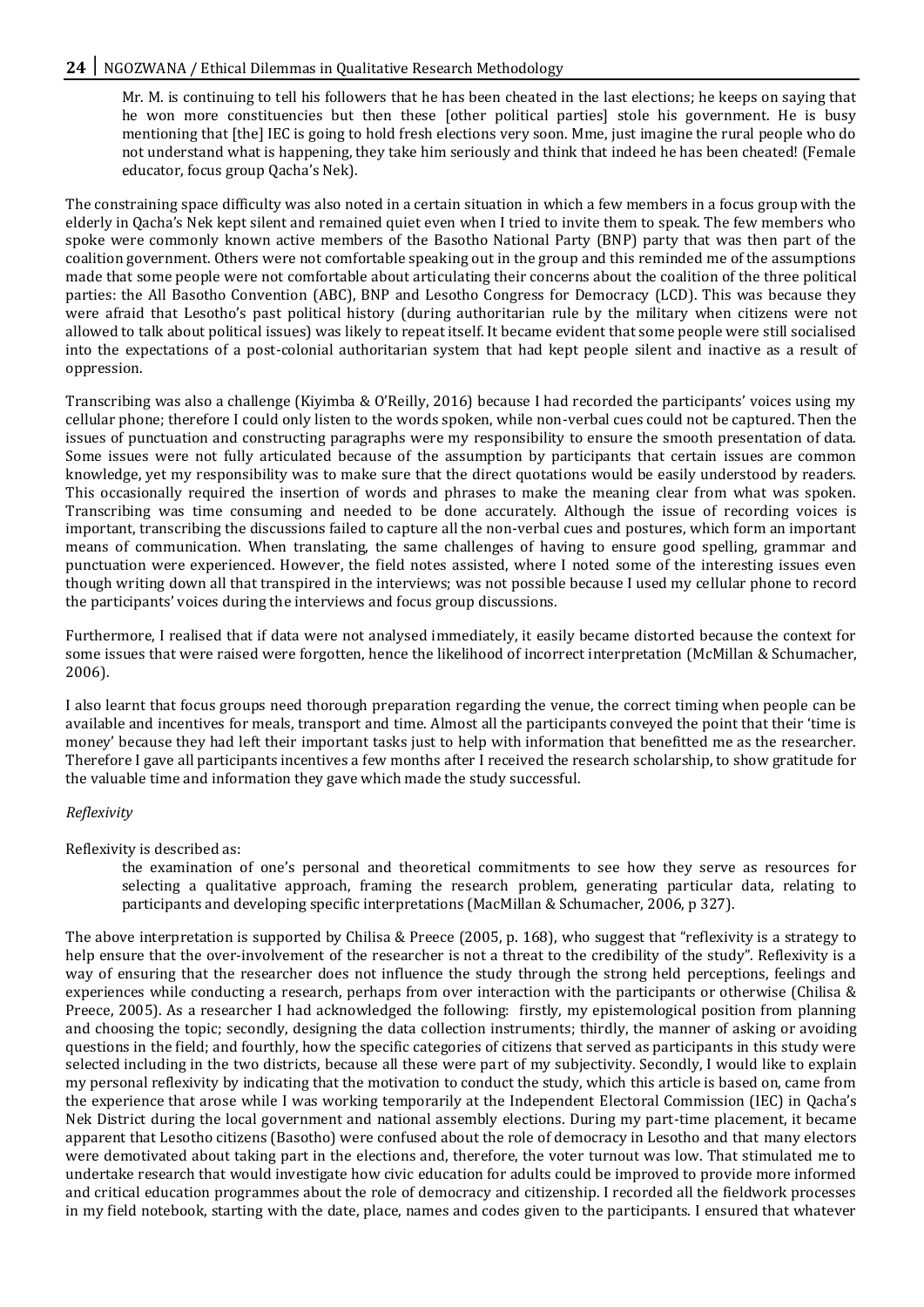happened was noted separately and actions taken were specified in a field notebook, so that my views were clearly evident without being confused and mixed with the views of participants during data analysis and interpretation.

Reflexivity is a continuous self-scrutiny by the researcher throughout the entire process that is inescapable in research. It is clear that reflexivity assists in the maintenance of credibility as it portrays the views and opinions felt by the researcher as against those that were felt by the participants. Reflexivity is closely linked to trustworthiness as an indicator of research quality.

#### *Trustworthiness*

Trustworthiness in qualitative research is often explored in terms of credibility, dependability and transferability (Rule & John, 2011). Trustworthiness for qualitative research, as explained by Rule & John (2011), Patton (2002), Patton (1990), McMillan & Schumacher (2006), Rakotsoane & Rakotsoane (2006) and Blaxter, Hughes, & Tight (2006) can be enhanced by using a combination of strategies: prolonged fieldwork, multi method strategies, participant verbatim language, multiple researchers, member checking, to mention a few.

This study used prolonged fieldwork, over 11 months, where in-depth interviews and focus group discussions were conducted in a natural setting (locations: in Qacha's Nek and Maseru Districts) to reflect the lived experiences of the participants. Transferability in this study was enhanced by comparing the similarities and differences of the findings from the two locations of Maseru and Qacha's Nek, which bear different contexts, meaning situations, participants, groups and institutions (Patton, 2002; Rule & John, 2011). Moreover, there is a likelihood that similar findings would be obtained if the study were repeated in the same context or replicated to other areas. The lengthy data collection period provided an opportunity for thematic analysis, preliminary comparisons and corroborations to refine ideas and to ensure the match between evidence-based categories and participant reality, which increases credibility and promotes trustworthiness in a study (Patton, 2002; Rule & John, 2011). The multi method strategy permitted triangulation of data across all the inquiry techniques.

## *Ethical Issues*

In January 2013 I piloted my research instrument in Quthing (–one of the Southern Districts of Lesotho). At that time, I had already informed the Reserve Chief, the District Administrator and IEC District Electoral Officer who managed the district, with respect to my intention to conduct research in Qacha's Nek District. This intention was influenced by my previous part-time employment with IEC during the Local Government and the General National Assembly elections that took place during my first year of study. The Ethical Clearance from the University of KwaZulu-Natal was granted, which stated the ethical issues that I had to observe during data collection. Ethics pertains to morally good or correct practice and avoiding any harm that may emanate during the study. Examples of ethics that I considered in a qualitative small scale study were: informed consent, withdrawal from the study, confidentiality and anonymity.

# *Informed Consent*

The first step that I took after receiving the ethical clearance was to contact all the people that I had already negotiated with as participants of my research to remind them about the study. I went to the same gatekeepers for the district of Qacha's Nek, the District Administrator and the Chief to receive their consent to conduct the study, which was granted. I went to Basotho Enterprise Development Corporation (BEDCO) building in the Qacha's Nek District where I had informally asked for the venue to hold the discussions with my research participants. I met one of the employees at Trade Offices to report that I had arrived and was waiting for the participants to come. I was granted consent for the venue in the form of a written official letter. I also went to the IEC office to communicate with the District Electoral Officer and formally negotiated to hold the focus group discussions in those offices, using the same official letter. I had earlier informally secured the participation of some of the IEC staff in my study.

In another instance, I went to the bus stop market area where I had negotiated with two females to participate in a young citizens' focus group discussion. I negotiate for a venue in one of the shacks that was used as a hair salon and access was granted. The rest of the participants who stayed far from Qacha's Nek camp town, but were selected to participate in focus groups, were contacted telephonically to set the exact dates and times. For other identified selected individuals I went to their homes for one to one individual interviews. On all occasions that I met with participants of the study for data collection, I requested each member to fill in an informed consent form that followed a dialogue that I had earlier held when asking for their participation in the study. In a dialogue that I held with different participants, my emphasis was to explain the purpose of the study and all the ethical principles at first contact with the participants. I also assured the participants about their freedom to withdraw from the study. The dialogue was held in Sesotho, which is a local language that was understood by all the participants of the study. The consent form was translated into Sesotho language and filled in by participants.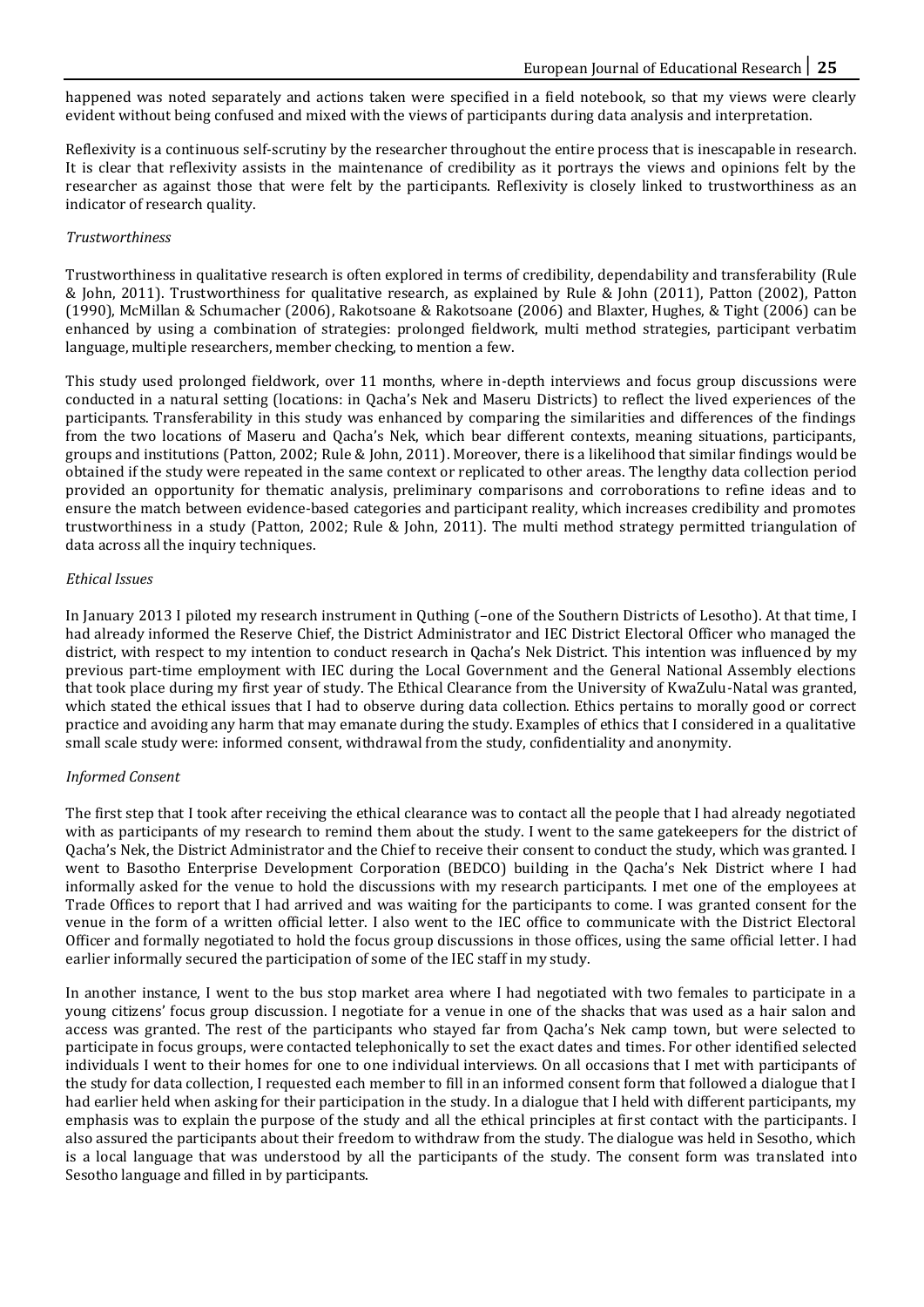At the time of data collection, I did not have cash to reimburse participants for transport and meals, so I asked them to fill out a form that reflected their names, where they reside, contact details and the amount they had spent to attend the focus group discussions. I clearly stated that the form was for the purpose of reimbursing their expenses. I also explained to the participants that the consent forms filled out were only to show that they had granted me their informed consent. I therefore emphasised that their names would not be revealed anywhere and that the information they provided was confidential as it was intended for learning purposes. However, some were not happy that they could not receive their transport reimbursement immediately after participating in a focus group discussion.

## **Withdrawal from the Study**

I tried to build rapport and credibility with individuals by communicating with them at their normal areas of work or their homes personally during interviews. During the data collection I often told the participants about their freedom to withdraw from the study at any time they felt like doing so. This is what Cohen et al. (2009) termed freedom to withdraw without consequences. Most participants that were involved in snowball sampling were interested to know why I had chosen them instead of others, and I explained the sampling procedure that selected them, that it was based on the information and knowledge that they have regarding democracy and citizenship.

However, I did encounter a challenge under the issue of free withdrawal from the discussion in respect of my first focus group with elderly citizens. The group was continually active for about 50 minutes, but later on, they went in and out to the bathroom or to answer their cell phones, while others checked their hand watches regularly. One male participant even made a comment saying that, "remember that the taxis shall go out at around lunch, therefore we also need to buy a few things from the shops before we can go." I acknowledged that message and told them that I would release them once we were through with the discussions. Two participants whispered to each other and they stood up and left the venue and never returned. I felt uncomfortable but continued the discussions with the remaining and I was in fear that if I allowed for a break, they might not come back. They became less participative, but were still giving out their views and opinions. The discussions went on for one hour and twenty minutes and thereafter I thanked them for their participation.

# *Confidentiality and Anonymity*

Confidentiality and anonymity, as described by McMillan & Schumacher (2006), simply means that the setting and participants should not be identifiable in all reporting. To maintain confidentiality, I gave the participants codes (numbers) when transcribing and translating the data. Prior to conducting any interviews and discussions, I sought their permission to record their voices, which was granted by all the participants in Qacha's Nek, while in Maseru District one participant refused to be recorded, but instead, insisted that I capture the data through writing. To establish rapport, I started by talking about general issues regarding the new political dispensation (coalition government) that was the first of its kind in Lesotho. Once the rapport was established, I then started getting useful information, moving at their pace and remaining calm and pragmatic in order to keep the relationship stable.

The issue of confidentiality became an ethical dilemma in one instance when I interviewed a male chief in Qacha's Nek District. In April 2013 I went to the chief's office to conduct an individual interview. His office is situated inside the District Administrator's yard. It is one of the old block offices that are behind the DA's office. I found him with three male citizens. He was still assisting one of them writing a letter. I greeted them and the chief asked me to take a seat. He issued the man with the letter and the man left, while the two remained. The chief told me that he was expecting me, as I had made an appointment earlier, and, therefore, I should start with the interview. I introduced myself and explained the purpose of the study and the ethics, including the maintenance of confidentiality. He agreed to participate and then filled in the consent form. I asked for permission to record the interview. He asked if my intention was to have him openly broadcast over the radio and I told him that the recording was for the purpose of helping me to transcribe the data later, otherwise I would not broadcast the voices over the radio. He then granted me permission to do the recording.

I felt uneasy because of the presence of the other two men. However, I started asking questions at about 11h20. He answered very quickly, without making an effort to think. There were constant interruptions with people knocking on the door and the chief allowing them to enter. I stopped, thinking that he needed to help them and that we could continue later. But he told me to continue asking him questions, saying the people had to wait. People kept arriving until all the chairs were filled with about twelve people (including the two that I had found with him). When others knocked he said: "It is full!" I felt very uncomfortable because I saw that people were looking and listening while they waited for service. I stopped for a while to see what he would do. He said: "Mme continue because you had an appointment, these people will never stop coming, they will wait until I finish." What made me uneasy was that before responding to some of the questions, he would say to the waiting people: "You see, she is asking me questions, why don't you respond to her!" The situation was very uncomfortable for me. Before they attempted to provide answers I emphasised that the questions required the views and opinions of a leader such as a chief, and, therefore, they should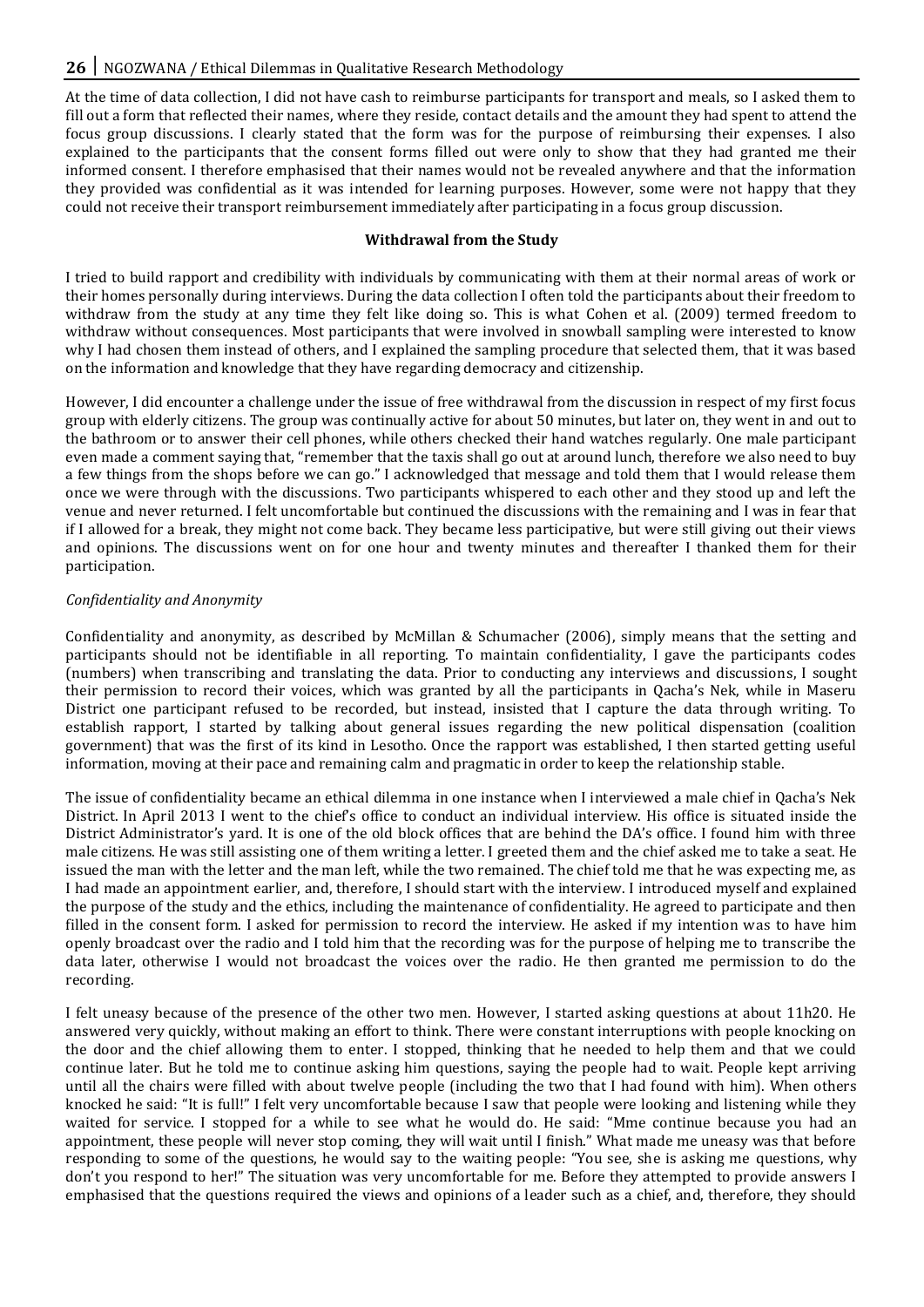not answer on his behalf. I attempted to show him that his responses were correct and would be useful for my study. However, the questions were not answered well because he was too quick in providing answers and, in addition, he did not appear temperate. At about 12:00 pm, I ended the session and thanked him for his participation.

The lesson learnt is that a chief is a public figure who serves all people openly, meaning that, what is discussed at a chief's place is not a secret, but it is open and accessible for public consumption. This is an African way of dealing with issues in a community. Traditionally, chiefs operated with the assistance of opinions from adult male councillors who listened and gave advice pertaining to all issues that involved decisions to be taken by a chief. As a result, I found two other men in the chief's place, whereas, I had expected a private interview with him. Furthermore, the rest of the community members who came for services witnessed the discussions between a chief and a stranger, (-myself in this case). It is standard in an African society for people to seek witnesses when they are engaged in discussions about any issues and before any decision making. This aligns with what Waghid (2014, p. 57) says: "collective decision making through consensus was not alien to traditional African society." This behaviour reflects the notions of *ubuntu* and *botho* [Translated as humanity] through which people show concern and care for others. It is, therefore, noted that confidentiality is a Western concept that seems inapplicable in all situations in African contexts such as in Lesotho when dealing with traditional authorities. Therefore, when conducting research in an African context, ethics in methodology, do not always follow what is proposed in the Western literature.

In a second instance, I was caught in a dilemma during an interview with a male chief in Maseru District in September 2013. On my arrival at the chief's office I found two males who worked with him. I introduced myself and explained the purpose of the visit and showed that I needed to interview a chief, or either one of them who worked with the chief. They both refused to be interviewed, but told me to wait for Chief Samson (pseudonym).

Towards lunch I was told to go through to the chief's office. On entering, greeting him and introducing myself, I could not finish because he interrupted and told me to ask him questions quickly because he was going for lunch. He was standing and looking at the time on his wrist watch. I could not explain the purpose of the study, including the ethics. I, therefore, started asking him the first question, deciding to omit some of them.

He responded by asking me the same questions that I asked; I waited, tried to explain that I wanted answers from him and was conducting a study for which I wanted different people's perceptions. I started writing down his responses, but he impatiently asked me what I was writing and who had told me to write. Also, as I was interviewing him a few people entered and made themselves comfortable on the chairs. When a fourth person came, the chief said: "You keep on coming but you see that this is lunch time! I am going for lunch. Even this lady has just hijacked me on my way out!"

I kept on asking questions, which he repeatedly interrupted by also asking for my opinion on the same questions that I was asking. He said: "You know the answers better because you are learning and have read a lot about these issues, so you better tell us what all these mean." For one moment I kept quiet and looked at him, not knowing whether to continue or stop asking the questions. He, therefore, said: "Have you finished? I am going for lunch, if there are no more questions. Just continue and never mind, I am famously renowned for my humorous persona" while he in fact, looked serious to me. I asked a few more questions, but then stopped, because even before I could finish he was approaching the door. I quickly gave him a consent form to fill in while I explained that it was needed as proof that he had given his consent. He then said: "I don't even know your name, but you ask me questions." I gave him my student identification card, so that he could see where I attend school. He filled in the form and then told his visitors to leave because he was going for lunch. I thanked him and then left.

I later learnt that there was a likelihood that these traditional authorities, because of their status as chiefs, might have been experiencing 'research fatigue', because almost all researchers need input from the traditional authorities for different studies. This assumption is supported by the manner in which the chief seemed impatient. He even tried to use his power and authority to frighten me. However, he answered the questions that I asked well, showing that he knew about the phenomena under investigation and was a key informant. Nevertheless, I could not manage to ask all the questions as I had intended. These are the challenges which one faces in fieldwork. Fortunately, I did not encounter too many of these situations and was satisfied with the quantity and quality of data generated in the fieldwork. I was also able to honour my commitments in terms of ethical research conduct in the field.

#### **Conclusion**

This article has outlined the challenges of ethics in methodology when conducting qualitative research, a general approach of conducting research in order to create social knowledge. The study was positioned within the interpretive paradigm, while it used a small scale qualitative research design. The investigations happened in the two contexts of Qacha's Nek, representing the rural, and Maseru District, representing the urban area. Sampling, particularly purposive and snowball sampling were used to choose the sample of community leaders, civic education providers and citizens, both young and the elderly, in both districts. Ethical issues and how to access the participants through their granting of informed consent, confirming they were free to withdraw from the study and issues of confidentiality and anonymity